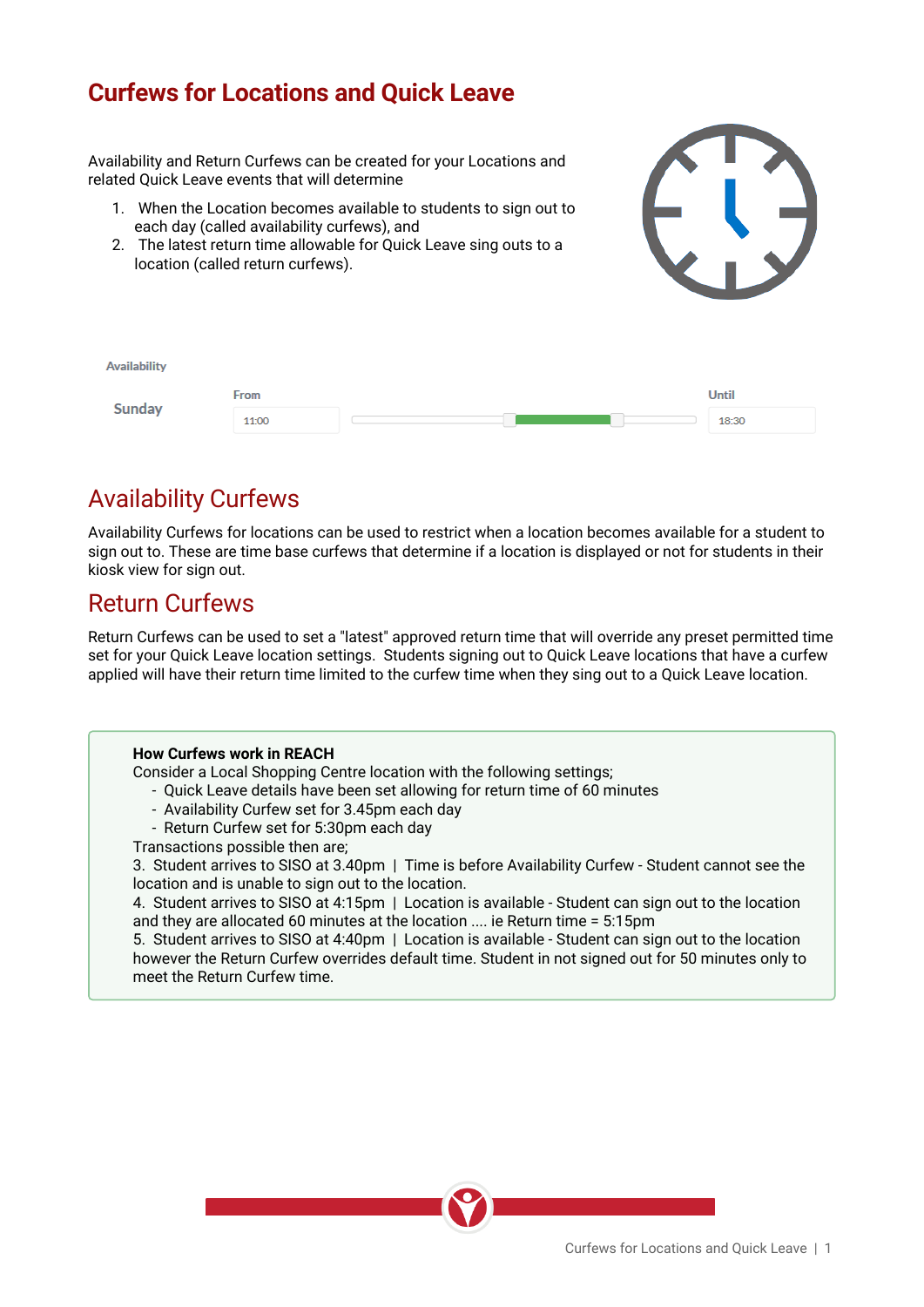## How to set curfews

Curfews can be set for any of your locations in REACH. The procedure for implementing Curfews is a two step process

- 1. Create the curfew profile
- 2. Apply the curfew to your location

#### Important features about Curfews

- You can create and maintain as many curfew profiles as you want.
- Curfews can control when any location is available for sign out and also the latest pre-approved return time for the location.
- Your REACH portal subscription entitles you to 3 Curfews profiles as part of your standard subscription and you can upgrade to unlimited Curfews for \$99 per annum.
- You can apply more than one Curfew to any individual Location.
- Curfews are not applied to Leave Requests because these are manually approved by staff in most instances and any relevant curfews can be managed as part of the leave approval procedure.

#### Creating Curfew Profiles

*(Find it at ... System Configuration > Curfews)*

| Save Curlew                 | x Cancel 8 Delete Curlew                 |                          |       |
|-----------------------------|------------------------------------------|--------------------------|-------|
| Label<br>Local Shops Curfew |                                          |                          |       |
|                             | The name you wish to give to this curtew |                          |       |
| Availability                |                                          |                          |       |
|                             | From                                     |                          | Until |
| Sunday                      | 11:00                                    | 10:30                    |       |
|                             |                                          |                          |       |
| Monday                      | From                                     |                          | Until |
|                             | 15:45                                    | $\sim$                   | 17:45 |
|                             |                                          |                          |       |
| Tuesday                     | From                                     |                          | Until |
|                             | 15:45                                    | $\overline{\phantom{a}}$ | 17:45 |
|                             |                                          |                          |       |
| Wednesday                   | From<br>$\overline{2}$                   |                          | Until |
|                             | 15:45                                    | $\blacksquare$           | 17:45 |
|                             | From                                     |                          | Until |
| Thursday                    | 15:45                                    | $\mathbf{r}$             | 17:45 |
|                             |                                          |                          |       |
| Friday                      | From                                     |                          | Until |
|                             | 15:45                                    |                          | 19:30 |
|                             |                                          |                          |       |
| Saturday                    | From                                     |                          | Until |
|                             | 13:00                                    |                          | 19:30 |

A Curfew profile contains settings to determine the Availability time setting and any Return time setting for each day of the week.

**1.** Create the Name of your Curfew Type

**2.** Set the availability and return time settings that you want for each day of the week

**Remember to Save your work.** 

### Applying Curfews to Locations

*(Find it at ... System Configuration > Locations > Curfews Tab)*

Once your Curfew profiles have been created you can then apply the Curfew profile to any Locations that you have created.

- **1.** In the Locations Details screen open the Curfews Tab
- **2.** For each Year group and for each day of the week you can set any of your Curfew profiles.